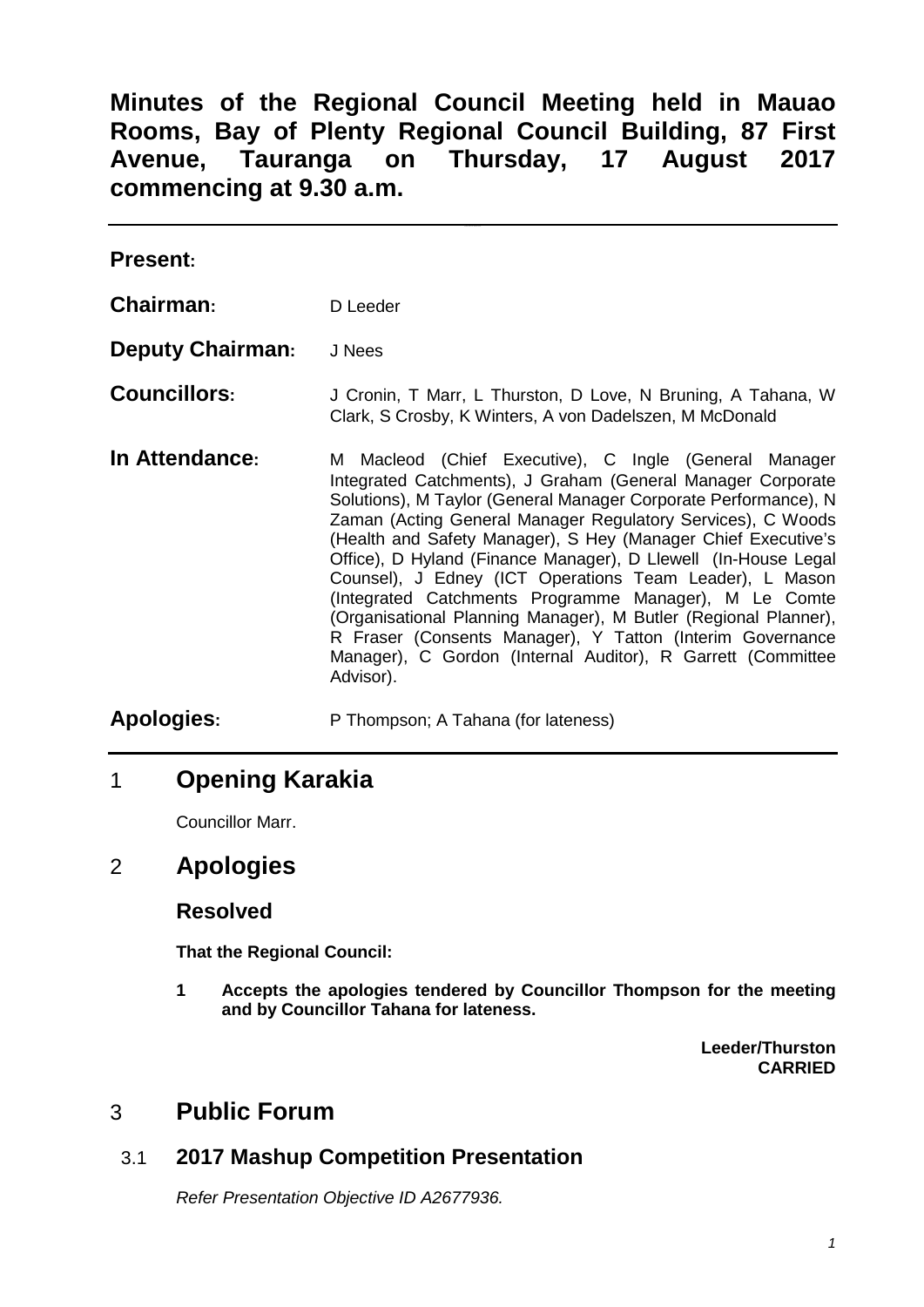Ms Pascale Hyboud-Peron from Venture Centre introduced the 2107 Mashup winning team from Tauranga Girls' College. The students presented their winning entry, the development, production and marketing of the iBrite tool which assisted dyslexic students with reading and writing.

Councillors congratulated the students on their success and their product. Ms Hyboud-Peron noted that, after seven years, Council funding for the Mashup competition had now ceased.

#### **Attendance**

Councillor Tahana entered the meeting at 9.37am.

## 4 **General Business and Tabled Items**

Nil.

## 5 **Declaration of conflicts of interest**

In regard to agenda item 12.4 *Update on Ōpōtiki Harbour Transformation*, a conflict of interest was recorded for Councillor Love as an external advisor to the Ōpōtiki District Council Audit and Risk Committee.

## 6 **Public Excluded Section**

### **Resolution to exclude the public**

**THAT the public be excluded from the following parts of the proceedings of this meeting.**

**The general subject of each matter to be considered while the public is excluded, the reason for passing this resolution in relation to each matter, and the specific grounds under section 48(1) of the Local Government Official Information and Meetings Act 1987 for the passing of this resolution are as follows:**

| <b>General Subject of Matter to</b><br>be Considered                                             | <b>Reason for passing this</b><br>resolution in relation to this<br>matter                                    | <b>Grounds under Section</b><br>48(1)<br><b>LGOIMA 1987 for passing</b><br>this resolution |
|--------------------------------------------------------------------------------------------------|---------------------------------------------------------------------------------------------------------------|--------------------------------------------------------------------------------------------|
| Awatarariki Indicative<br><b>Business Case Presentation</b><br>by Whakatane District<br>Council. | To prevent the disclosure<br>or use of official<br>information for improper<br>gain or improper<br>advantage. | Good reason for<br>withholding exists under<br>Section 48(1)(a).                           |

**Nees/Thurston CARRIED**

## **Change to Order of Business**

The Chairman advised that Agenda Item 11.2 would be moved forward and considered as the next item of business to accommodate an external presenter.

# 7 **Chief Executive's Reports**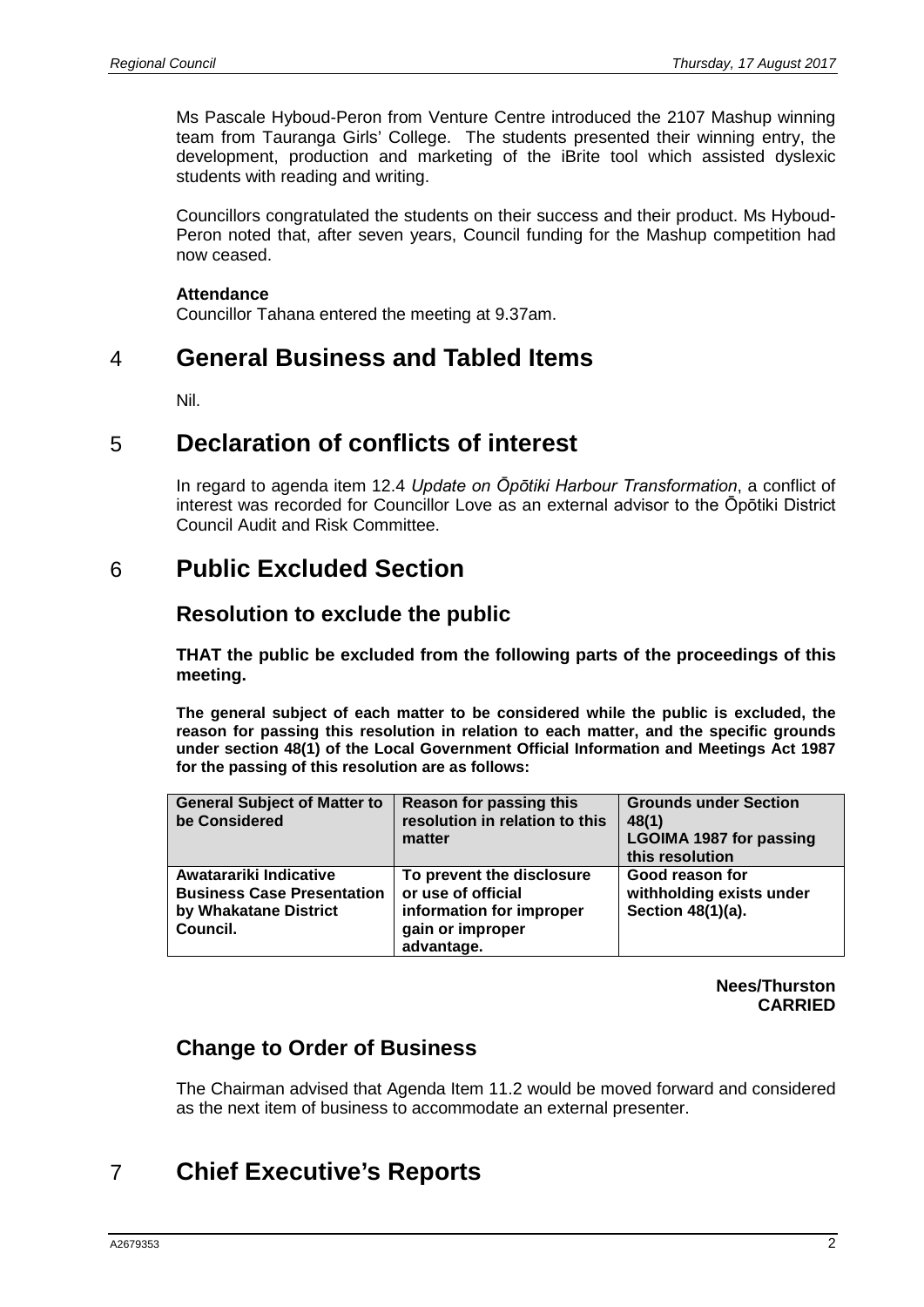### 7.1 **Electoral System Review and Representation Review Overview**

*Refer Presentation Objective ID A2689394.*

Governance Manager Yvonne Tatton, assisted by Mr Warwick Lampp from electionz.com Ltd, explained Council's responsibility under the Local Electoral Act 2001 to review its preferred electoral system to be used for the next two triennial elections.

Mr Lampp responded to members' questions of clarification regarding the differences, legal requirements and risks of the two electoral systems. He outlined current use of the two systems by other councils and informed members that Tauranga City Council had recently adopted the use of the Single Transferable Vote system. The cost of a region-wide poll of electors and the use of different voting papers was discussed.

### **Resolved**

**That the Regional Council:**

- **1 Receives the report, Electoral System Review;**
- **2 Pursuant to section 27 of the Local Electoral Act 2001 agrees to:**
	- **(a) Retain the First Past the Post electoral system for the Bay of Plenty Regional Council for the 2019 triennial election;**
- **3 Notes that public notice be given by 19 September 2017 of the decision and the right of electors to demand a poll on the electoral system to be used.**

**Cronin/Winters CARRIED**

#### **Adjournment**

The meeting adjourned at 11.10am and reconvened at 12.20pm.

## 8 **Previous Minutes**

#### 8.1 **Regional Council minutes - 29 June 2017**

#### **Resolved**

**That the Regional Council under its delegated authority:**

**1 Confirms the minutes of the Regional Council meeting held 29 June 2017, as a true and correct record.**

> **Crosby/von Dadelszen CARRIED**

## 9 **Statutory Committee Minutes**

9.1 **Te Maru o Kaituna River Authority minutes - 14 June 2017**

**Resolved**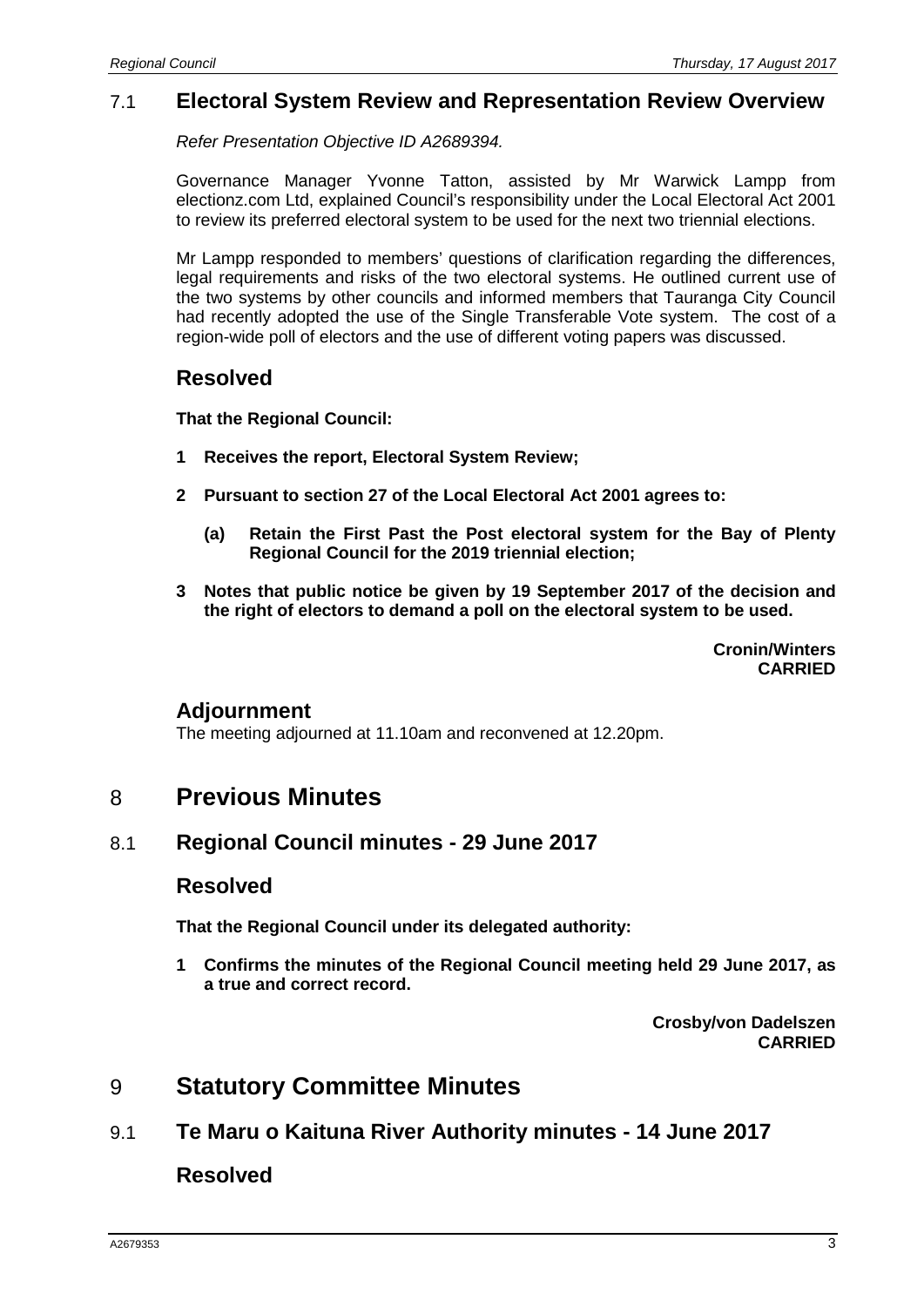**That the Regional Council under its delegated authority:**

**1 Receives the minutes of the Te Maru o Kaituna River Authority meeting held on 14 June 2017.**

> **Nees/Leeder CARRIED**

### 9.2 **Rangitaiki River Forum minutes - 15 June 2017**

### **Resolved**

**That the Regional Council under its delegated authority:**

**1 Receives the minutes of the Rangitāiki River Forum meeting held on 15 June 2017.**

> **Winters/Clark CARRIED**

#### 9.3 **Regional Transport Committee minutes - 30 June 2017**

### **Resolved**

**That the Regional Council under its delegated authority:**

**1 Receives the minutes of the Regional Transport Committee meeting held on 30 June 2017.**

> **Crosby/Nees CARRIED**

## 10 **Joint Committee Minutes**

#### 10.1 **SmartGrowth Leadership Group Draft Meeting Minutes - 21 June 2017**

#### **Resolved**

**That the Regional Council under its delegated authority:**

**1 Receives the minutes of the SmartGrowth Leadership Group meeting held on 21 June 2017.**

> **von Dadelszen/Nees CARRIED**

### 10.2 **Eastern Bay of Plenty Joint Committee Draft Meeting Minutes 5 July 2017**

**Resolved**

**That the Regional Council under its delegated authority:**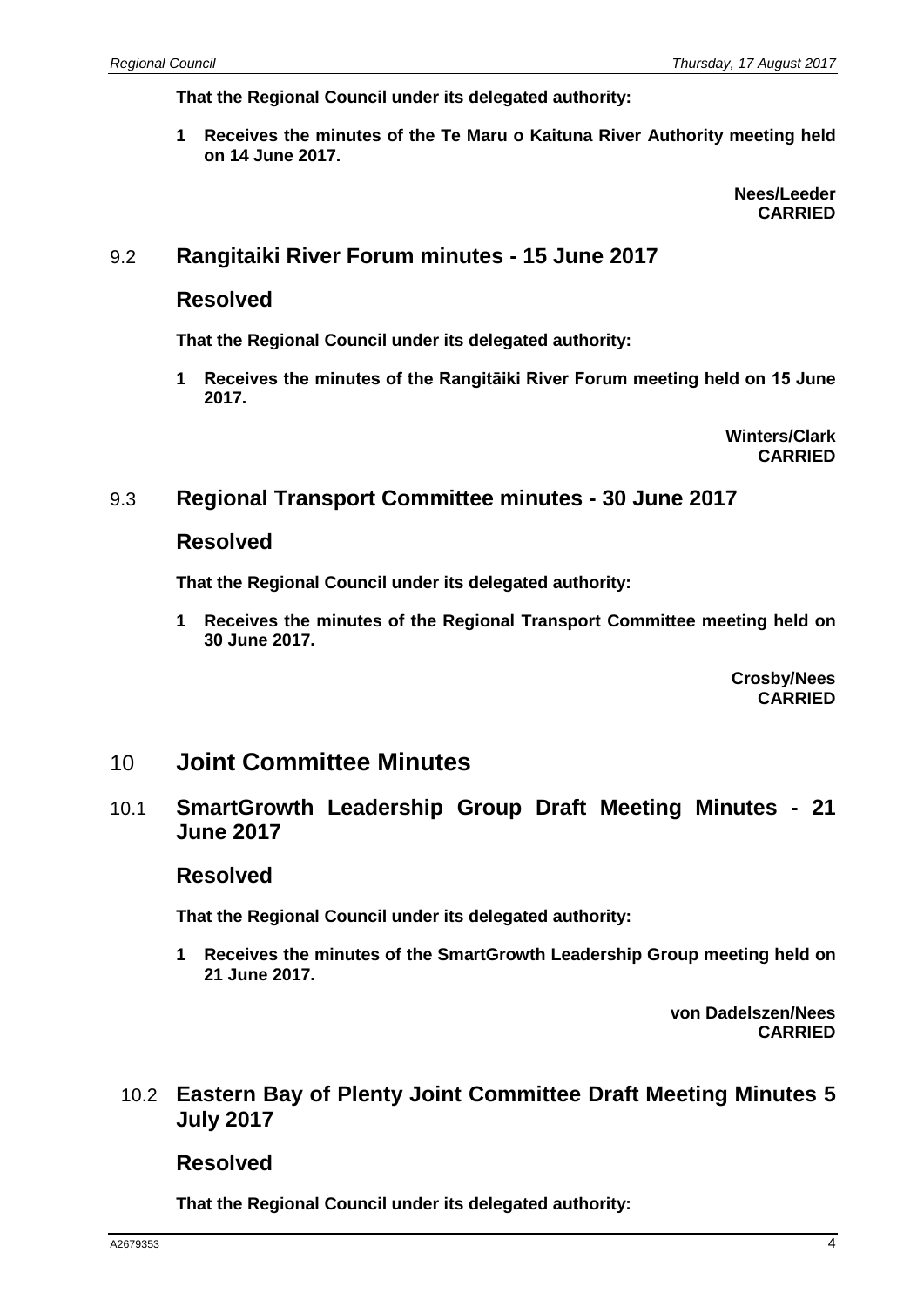**1 Receives the minutes of the Eastern Bay of Plenty Joint Committee meeting held on 5 July 2017.**

> **Bruning/Leeder CARRIED**

# 11 **Chairman's Report**

Council was updated on the Chairman's activities, upcoming events and items of interest. Key events reported on included the Regional Sector Group (RSG) meeting, the Local Government New Zealand (LGNZ) conference and AGM and the Bay of Plenty Triennial meeting.

Members asked for clarification regarding the status of remits passed at the LGNZ AGM. It was explained that LGNZ would develop a work programme for each remit and that there was no impact on Council at this stage.

It was noted that the RSG Treaty of Waitangi Settlement Costs project should consider iwi costs and funding as well as Council costs and funding.

## **Resolved**

**That the Regional Council:**

**1 Receives the report, Chairman's Report.**

**Leeder/Thurston CARRIED**

#### **Attendance**

Councillor Cronin joined the meeting at 12.28pm.

# 12 **Chief Executive's Reports (continued)**

### 12.1 **Councillor Appointment to the Rangitaiki River Forum and Treaty Settlement Update**

Council was advised to appoint an additional member onto the Rangitaiki River Forum (the Forum) following the appointment of a member from Tuhoe Te Uru Taumata onto the Forum, as required by treaty settlement legislation. Council was also informed that a further Council appointment would be required when the Ngāti Tūwharetoa (Taupō) settlement legislation came into force.

## **Resolved**

**That the Regional Council:**

- **1 Receives the report, Councillor Appointment to the Rangitāiki River Forum and Treaty Settlement Update;**
- **2 Appoints Councillor David Love as an additional member onto the Rangitāiki River Forum.**
- **3 Appoints Councillor Matemoana McDonald as an alternate member onto the Rangitāiki River Forum.**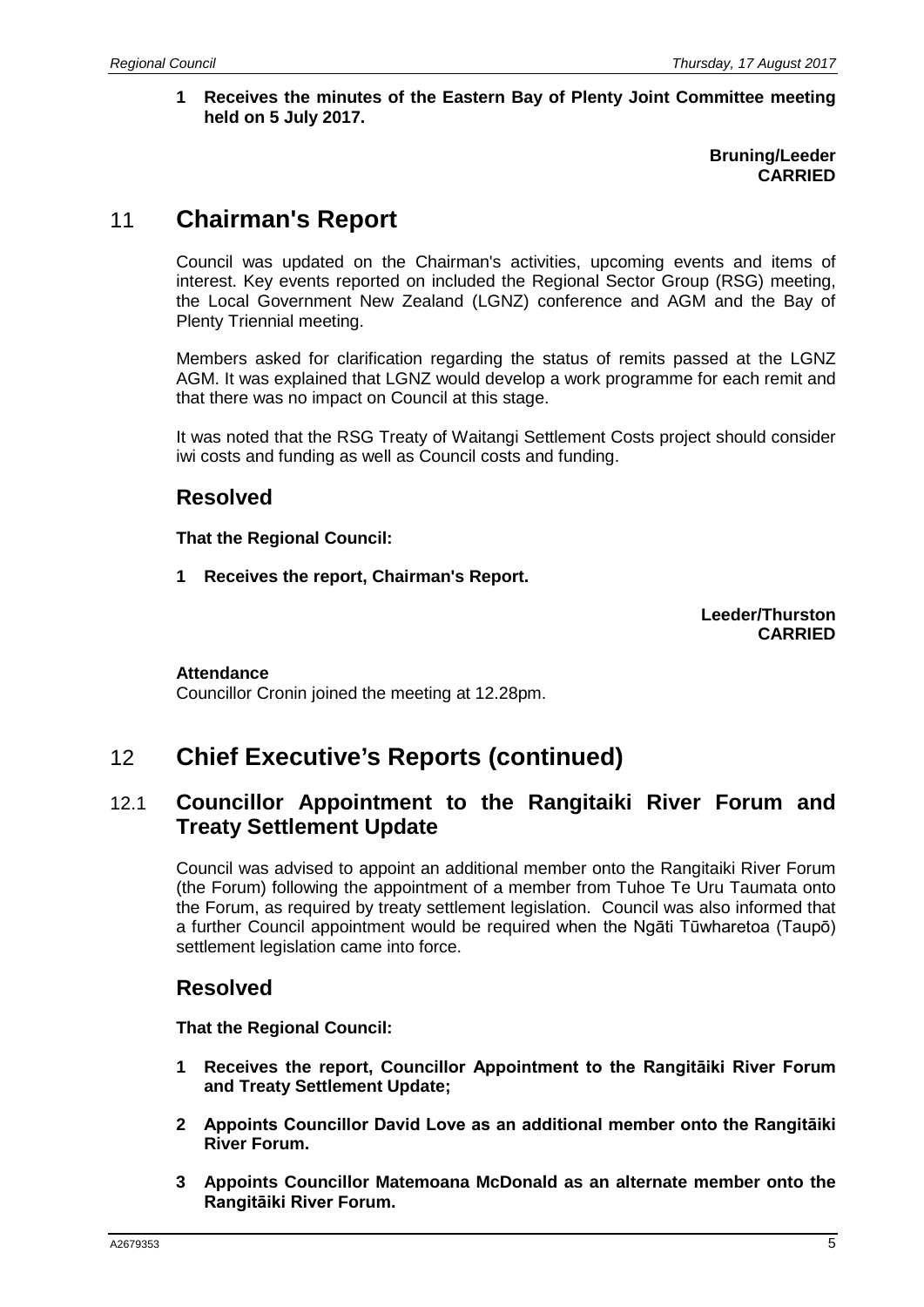- **4 Adopts the consequential amendments made to the Rangitāiki River Forum Terms of Reference, as attached at Appendix 1.**
- **5 Notes the recent Deed of Settlement signed by Ngāti Tuwharetoa and the Crown on 8 July 2017 and that a further update will be provided to Council, prior to legislation coming into force.**

**Leeder/Winters CARRIED**

### 12.2 **Elected Members' Allowances and Recovery of Expenses Draft Policy 2017 - 2018**

Governance Manager Yvonne Tatton advised members of the Remuneration Authority's latest rulings regarding members' allowances and expenses, and outlined consequential amendments to Council's *Elected Members' Allowances and Recovery of Expenses Policy* for adoption.

Members asked questions of clarification around minimum thresholds for mileage claims, and the extension of hearing fees to cover all statutory hearing processes as well as regional plan and policy statement hearings. Staff were requested to bring a further paper to Council assessing the cost implications of extending payment of hearing fees to all statutory hearing processes involving elected members.

### **Resolved**

**That the Regional Council:**

- **1 Receives the report, Elected Members' Allowances and Recovery of Expenses Draft Policy 2017 - 2018;**
- **2 Adopts the Elected Members' Allowances and Recovery of Expenses 2017- 2018 Policy with amendments as shown in Appendix 1 of this report.**

**Cronin/Crosby CARRIED**

### 12.3 **Councillor Expenditure - July 2016 to June 2017**

Governance Manager Yvonne Tatton presented a breakdown of councillors' expenditure for the 2016-2017 financial year.

#### **Resolved**

**That the Regional Council:**

**1 Receives the report, Councillor Expenditure - July 2016 to June 2017.**

**Leeder/Bruning CARRIED**

#### **Attendance**

Councillor Nees left the meeting at 12.45pm.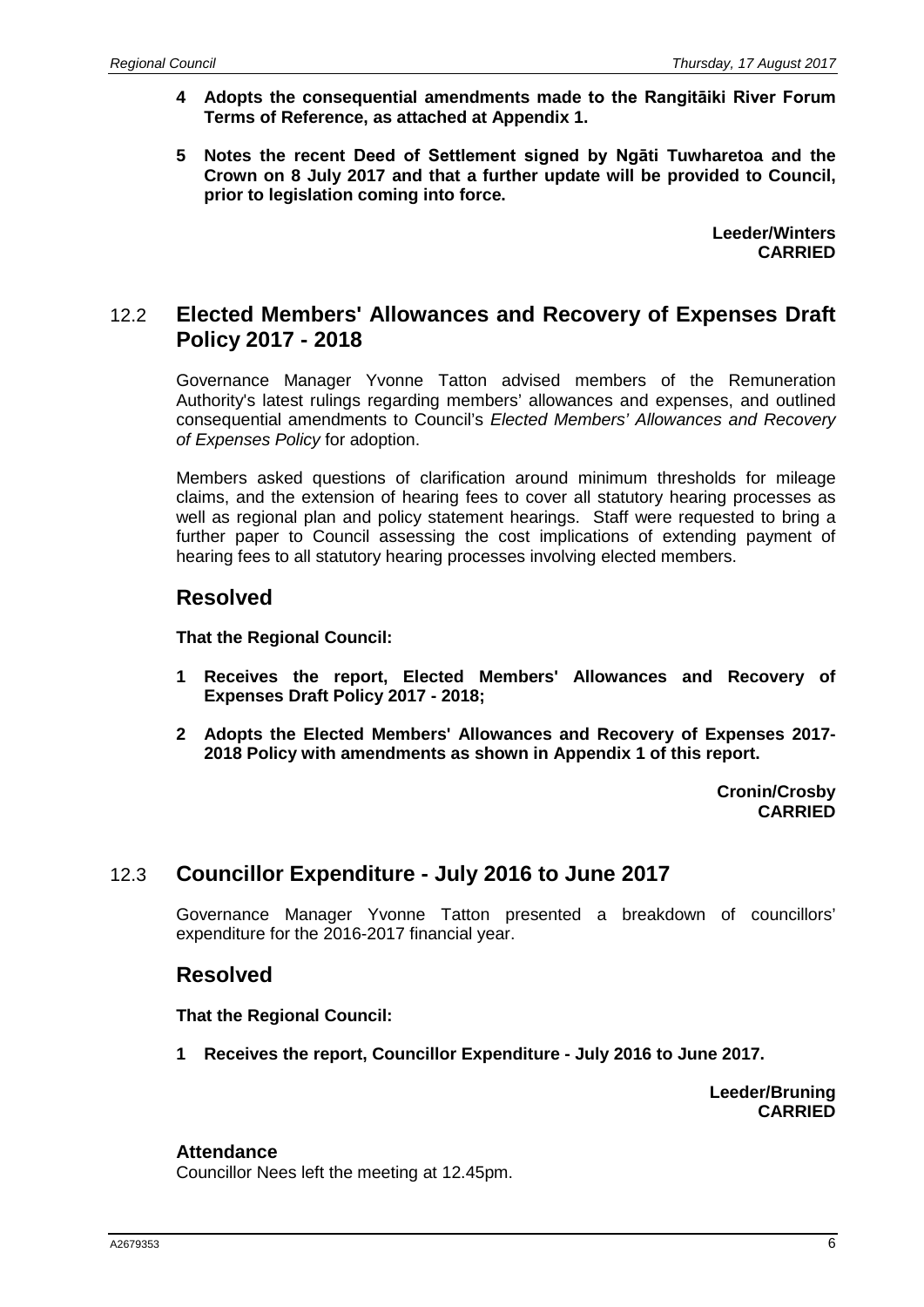### 12.4 **Bay of Plenty Local Authority Shared Services (BoPLASS) Limited's Statement of Intent 2017/18**

General Manager Corporate Performance Mat Taylor updated Council on progress with the BoPLASS Statement of Intent (SOI) and requested that the final SOI be formally received.

### **Resolved**

**That the Regional Council:**

- **1 Receives the report, Bay of Plenty Local Authority Shared Services (BoPLASS) Limited's Statement of Intent 2017/18;**
- **2 Notes the Statement of Intent 2017/18.**

**Love/Crosby CARRIED**

### 12.5 **Local Government Funding Agency (LGFA) Limited - Statement of Intent 2017/18**

General Manager Corporate Performance Mat Taylor updated Council on progress with the LGFA Statement of Intent (SOI) and requested that the final SOI be formally received.

### **Resolved**

**That the Regional Council:**

- **1 Receives the report, Local Government Funding Agency (LGFA) Limited - Statement of Intent 2017/18;**
- **2 Notes the Statement of Intent 2017/18.**

**Cronin/Thurston CARRIED**

### **Adjournment**

The meeting adjourned at 12.45pm and reconvened at 1.10pm.

### 12.6 **Health, Safety and People Report**

Health and Safety Manager Chris Woods updated members on organisational health, safety and people matters and provided an overview of Council's health and safety performance.

Members requested that historical data be included in future reports to provide context and identify trends.

## **Resolved**

**That the Regional Council:**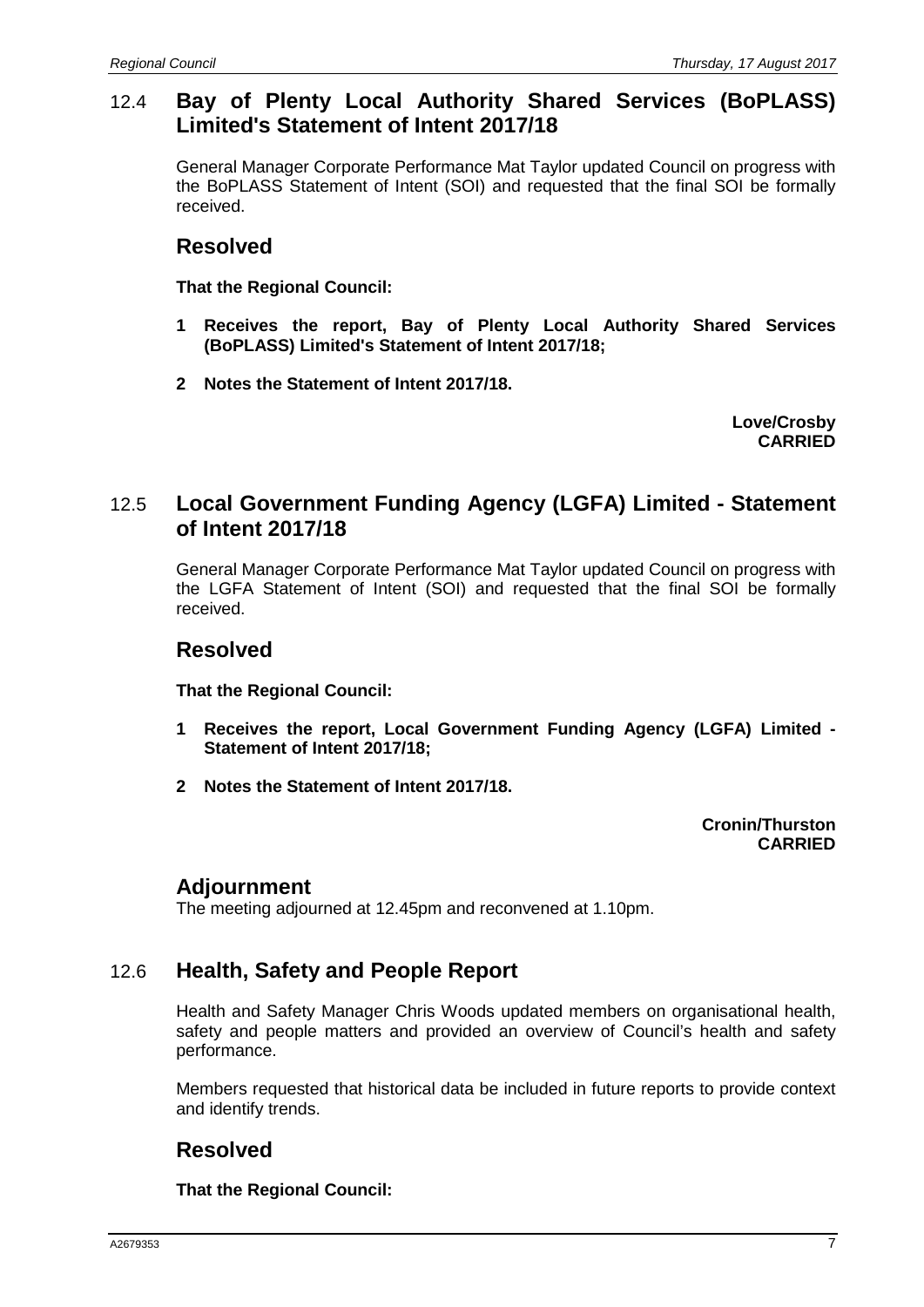**1 Receives the report, Health, Safety and People Report.**

#### **Love/Thurston CARRIED**

# 13 **Public Excluded Section**

### **Resolution to exclude the public**

**THAT the public be excluded from the following parts of the proceedings of this meeting.**

**The general subject of each matter to be considered while the public is excluded, the reason for passing this resolution in relation to each matter, and the specific grounds under section 48(1) of the Local Government Official Information and Meetings Act 1987 for the passing of this resolution are as follows:**

| <b>General Subject of Matter to</b> | <b>Reason for passing this</b> | <b>Grounds under Section</b> |
|-------------------------------------|--------------------------------|------------------------------|
| be Considered                       | resolution in relation to this | 48(1) LGOIMA 1987 for        |
|                                     | matter                         | passing this resolution      |
| <b>12.1 Public Excluded</b>         | Please refer to the relevant   | Good reason for              |
| <b>Regional Council Meeting</b>     | clause in the open meeting     | withholding exists under     |
| Minutes - 29 June 2017              | minutes.                       | Section 48(1)(a).            |
| 12.2 Health & Safety Report         | To protect the privacy of      | Good reason for              |
| - Confidential Appendix 3           | natural persons, including     | withholding exists under     |
|                                     | that of deceased natural       | Section 48(1)(a).            |
|                                     | persons.                       |                              |
| 12.3 Whakatāne District             | To prevent the disclosure or   | Good reason for              |
| <b>Council - Awatarariki</b>        | use of official information    | withholding exists under     |
| <b>Fanhead Business Case</b>        | for improper gain or           | Section 48(1)(a).            |
|                                     | improper advantage.            |                              |
| 12.4 Update on Opotiki              | To enable any local            | Good reason for              |
| <b>Harbour Transformation</b>       | authority holding the          | withholding exists under     |
|                                     | information to carry on,       | Section 48(1)(a).            |
|                                     | without prejudice or           |                              |
|                                     | disadvantage, negotiations     |                              |
|                                     | (including commercial and      |                              |
|                                     | industrial negotiations).      |                              |
| 12.5 Expenditure report for         | To protect information         | Good reason for              |
| the twelve months to 30             | where the making available     | withholding exists under     |
| <b>June 2017</b>                    | of the information would be    | Section 48(1)(a).            |
|                                     | likely unreasonably to         |                              |
|                                     | prejudice the commercial       |                              |
|                                     | position of the person who     |                              |
|                                     | supplied or who is the         |                              |
|                                     | subject of the information.    |                              |
| 12.6 Procurement Plan for           | To enable any local            | Good reason for              |
| the Kopeopeo Canal                  | authority holding the          | withholding exists under     |
| <b>Remediation Project</b>          | information to carry out,      | Section 48(1)(a).            |
|                                     | without prejudice or           |                              |
|                                     | disadvantage, commercial       |                              |
|                                     | activities.                    |                              |
| 12.7 Update on April 2017           | To enable any local            | Good reason for              |
| <b>Flood Event</b>                  | authority holding the          | withholding exists under     |
|                                     | information to carry out,      | Section 48(1)(a).            |
|                                     | without prejudice or           |                              |
|                                     | disadvantage, commercial       |                              |
|                                     | activities.                    |                              |